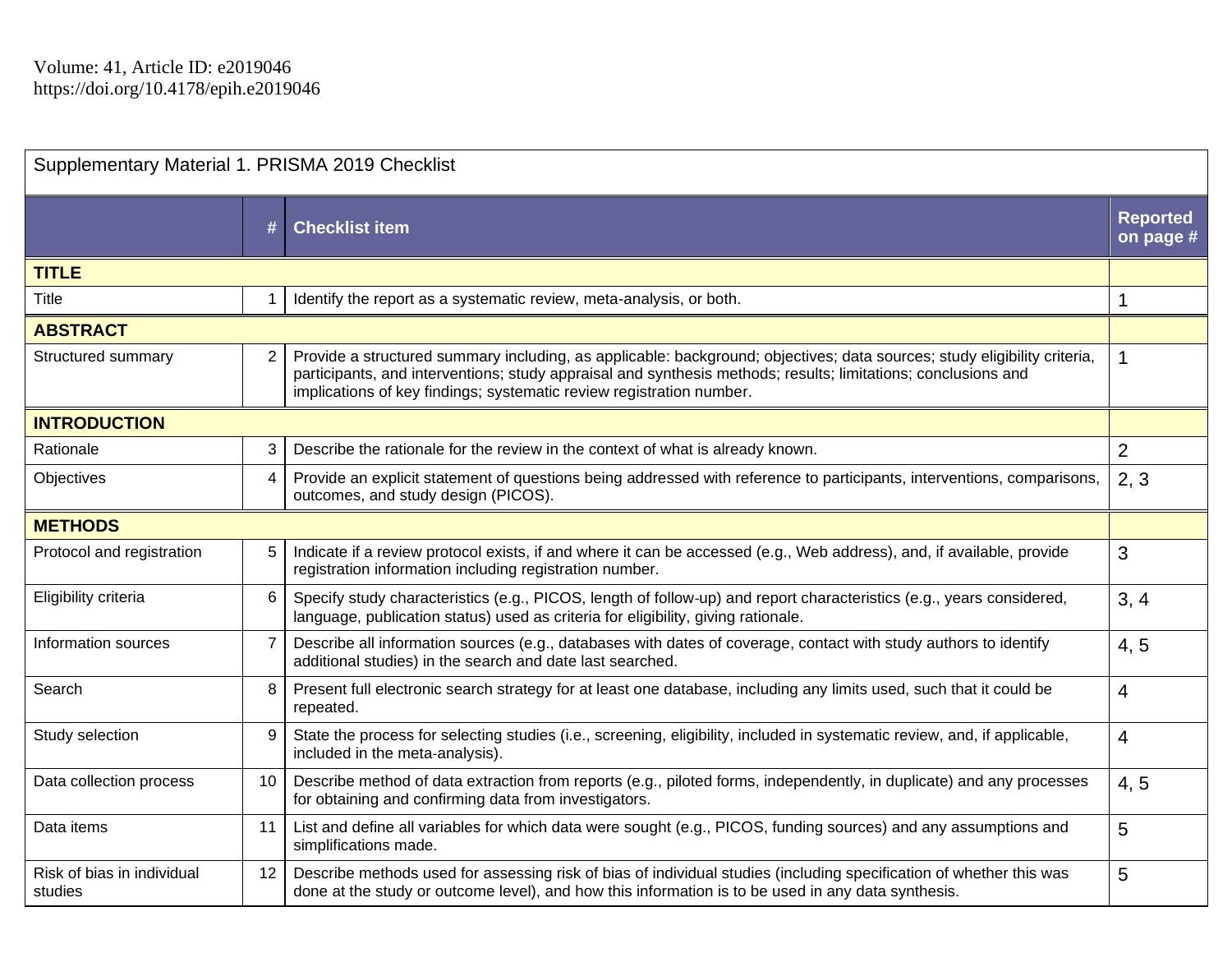**FUNDING** 

| Summary measures     | 13 State the principal summary measures (e.g., risk ratio, difference in means).                                                                              |     |
|----------------------|---------------------------------------------------------------------------------------------------------------------------------------------------------------|-----|
| Synthesis of results | 14 Describe the methods of handling data and combining results of studies, if done, including measures of consistency<br>$(e.g., I2)$ for each meta-analysis. | כ ו |

|                               | $r$ aye 1 01 $\angle$ |                                                                                                                                                                                                             |                              |  |  |  |  |
|-------------------------------|-----------------------|-------------------------------------------------------------------------------------------------------------------------------------------------------------------------------------------------------------|------------------------------|--|--|--|--|
| Section/topic                 | #                     | <b>Checklist item</b>                                                                                                                                                                                       | <b>Reported</b><br>on page # |  |  |  |  |
| Risk of bias across studies   | 15                    | Specify any assessment of risk of bias that may affect the cumulative evidence (e.g., publication bias, selective<br>reporting within studies).                                                             | <b>NA</b>                    |  |  |  |  |
| Additional analyses           | 16                    | Describe methods of additional analyses (e.g., sensitivity or subgroup analyses, meta-regression), if done, indicating<br>which were pre-specified.                                                         | <b>NA</b>                    |  |  |  |  |
| <b>RESULTS</b>                |                       |                                                                                                                                                                                                             |                              |  |  |  |  |
| Study selection               | 17                    | Give numbers of studies screened, assessed for eligibility, and included in the review, with reasons for exclusions at<br>each stage, ideally with a flow diagram.                                          | 6                            |  |  |  |  |
| Study characteristics         | 18                    | For each study, present characteristics for which data were extracted (e.g., study size, PICOS, follow-up period) and<br>provide the citations.                                                             | Table 1                      |  |  |  |  |
| Risk of bias within studies   | 19                    | Present data on risk of bias of each study and, if available, any outcome level assessment (see item 12).                                                                                                   | Fig, 2, 3,<br>4, 5           |  |  |  |  |
| Results of individual studies | 20                    | For all outcomes considered (benefits or harms), present, for each study: (a) simple summary data for each<br>intervention group (b) effect estimates and confidence intervals, ideally with a forest plot. | Fig, 2, 3,<br>4, 5           |  |  |  |  |
| Synthesis of results          | 21                    | Present results of each meta-analysis done, including confidence intervals and measures of consistency.                                                                                                     | Fig, 2, 3,<br>4, 5           |  |  |  |  |
| Risk of bias across studies   | 22                    | Present results of any assessment of risk of bias across studies (see Item 15).                                                                                                                             | <b>NA</b>                    |  |  |  |  |
| Additional analysis           | 23                    | Give results of additional analyses, if done (e.g., sensitivity or subgroup analyses, meta-regression [see Item 16]).                                                                                       | <b>NA</b>                    |  |  |  |  |
| <b>DISCUSSION</b>             |                       |                                                                                                                                                                                                             |                              |  |  |  |  |
| Summary of evidence           | 24                    | Summarize the main findings including the strength of evidence for each main outcome; consider their relevance to<br>key groups (e.g., healthcare providers, users, and policy makers).                     | 8                            |  |  |  |  |
| Limitations                   | 25                    | Discuss limitations at study and outcome level (e.g., risk of bias), and at review-level (e.g., incomplete retrieval of<br>identified research, reporting bias).                                            | 11                           |  |  |  |  |
| Conclusions                   | 26                    | Provide a general interpretation of the results in the context of other evidence, and implications for future research.                                                                                     | 9, 10                        |  |  |  |  |

Page 1 of 2